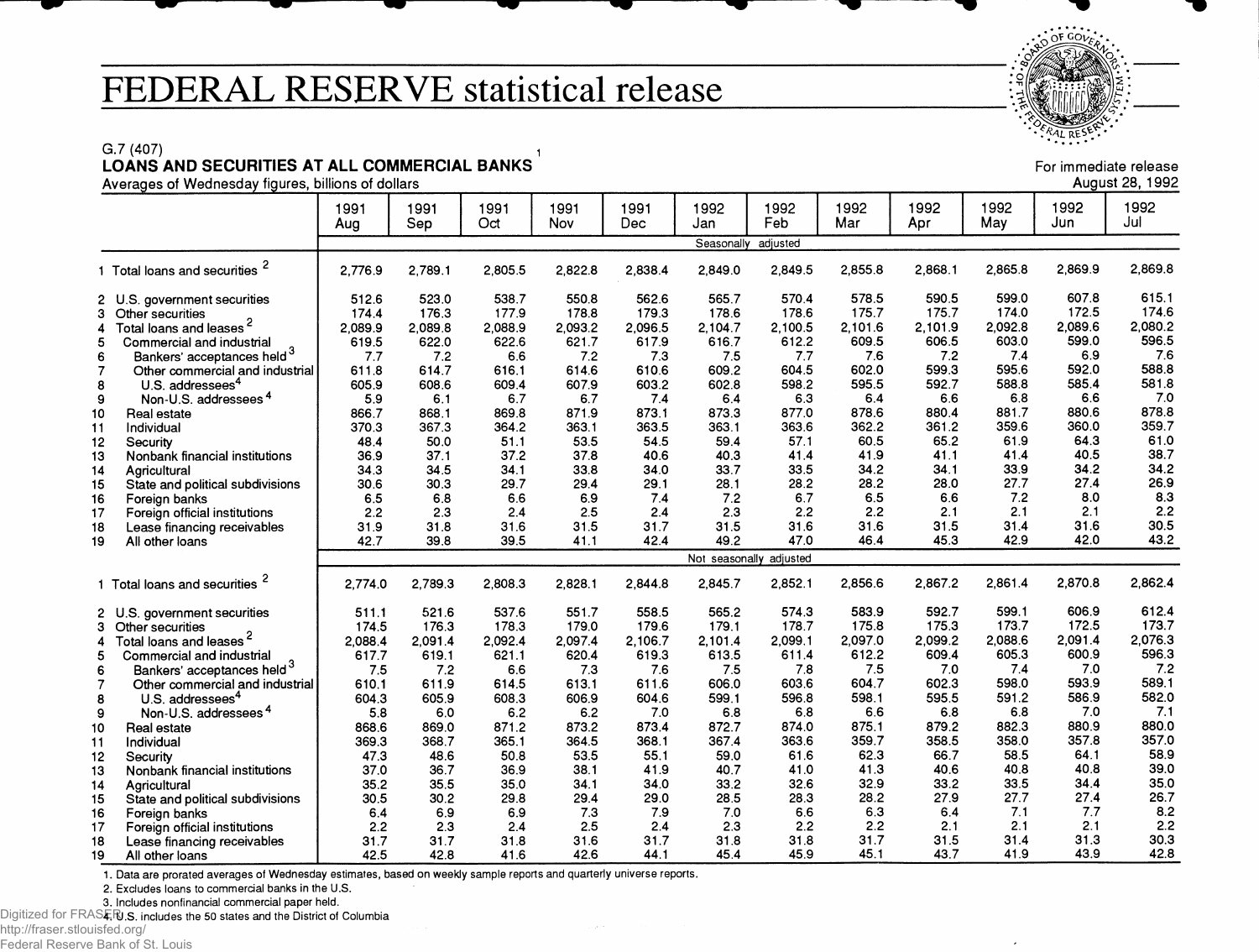## G.7 (407) **LOANS AND SECURITIES AT DOMESTICALLY CHARTERED COMMERCIAL BANKS**

Averages of Wednesday figures, billions of dollars

|                |                                           | 1991<br>Aug | 1991<br>Sep | 1991<br>Oct | 1991<br>Nov | 1991<br>Dec | 1992<br>Jan             | 1992<br>Feb   | 1992<br>Mar | 1992<br>Apr  | 1992<br>May      | 1992<br>Jun | 1992<br>Jul |
|----------------|-------------------------------------------|-------------|-------------|-------------|-------------|-------------|-------------------------|---------------|-------------|--------------|------------------|-------------|-------------|
|                |                                           |             |             |             |             |             | Seasonally adjusted     |               |             |              |                  |             |             |
|                | 1 Total loans and securities <sup>2</sup> | 2,513.8     | 2,522.5     | 2,530.8     | 2,541.9     | 2,546.6     | 2,544.7                 | 2.550.6       | 2,557.7     | 2,568.9      | 2,563.1          | 2,569.2     | 2,559.6     |
|                | 2 U.S. government securities              | 489.9       | 499.7       | 511.7       | 521.6       | 531.6       | 535.3                   | 541.9         | 550.6       | 560.1        |                  |             |             |
| 3              | Other securities                          | 155.3       | 156.7       | 158.3       | 159.0       | 158.9       | 157.8                   | 157.3         | 154.8       | 155.0        | 567.8<br>152.9   | 574.6       | 580.0       |
| 4              | Total loans and leases <sup>2</sup>       | 1,869.9     | 1,863.7     | 1,857.3     | 1,855.1     | 1,851.8     | 1,856.2                 | 1,852.0       | 1,854.8     | 1,854.4      | 1,845.7          | 152.1       | 153.4       |
| 5              | Commercial and industrial                 | 479.1       | 477.5       | 474.3       | 470.6       | 465.7       | 460.5                   | 456.3         | 455.4       | 452.2        | 449.7            | 1,842.2     | 1,830.2     |
| 6              | Bankers' acceptances held 3               | 4.5         | 4.1         | 3.9         | 4.5         | 4.3         | 3.7                     | 3.8           | 3.7         | 3.6          | 3.9              | 446.9       | 443.4       |
| 7              | Other commercial and industrial           | 474.6       | 473.4       | 470.4       | 466.1       | 461.4       | 456.8                   | 452.4         | 451.7       | 448.7        | 445.7            | 3.7         | 4.1         |
| 8              | U.S. addressees <sup>4</sup>              | 473.0       | 471.9       | 468.8       | 464.8       | 460.2       | 455.5                   | 451.3         | 450.4       | 447.2        | 444.2            | 443.2       | 439.3       |
| 9              | Non-U.S. addressees <sup>4</sup>          | 1.6         | 1.5         | 1.6         | 1.3         | 1.2         | 1.3                     | 1.2           | 1.3         | 1.5          |                  | 441.6       | 437.8       |
| 10             | Real estate                               | 813.6       | 814.5       | 815.5       | 817.5       | 818.2       | 819.5                   | 823.2         | 824.7       | 827.5        | 1.5              | 1.5         | 1.5         |
| 11             | Individual                                | 370.3       | 367.3       | 364.2       | 363.1       | 363.5       | 363.1                   | 363.6         | 362.2       |              | 828.5            | 827.0       | 825.4       |
| 12             | Security                                  | 40.4        | 41.2        | 41.0        | 42.4        | 42.9        | 47.3                    | 43.6          |             | 3612         | 359.6            | 360.0       | 359.7       |
| 13             | Nonbank financial institutions            | 27.5        | 27.2        | 27.1        | 27.1        | 27.3        | 27.0                    | 27.7          | 47.1        | 50.3         | 47.0             | 47.9        | 43.8        |
| 14             | Agricultural                              | 34.3        | 34.5        | 34.1        | 33.8        | 34.0        | 33.7                    | 33.5          | 28.2        | 27.3         | 26.7             | 25.8        | 25.0        |
| 15             | State and political subdivisions          | 30.6        | 30.3        | 29.7        | 29.4        | 29.1        | 28.1                    |               | 34.2        | 34.1         | 33.9             | 34.2        | 34.2        |
| 16             | Foreign banks                             | 2.1         | 2.1         | 2.2         | 2.1         | 2.3         | 2.3                     | 28.2<br>2.1   | 28.2        | 28.0         | 27.7             | 27.4        | 26.9        |
| 17             | Foreign official institutions             | 1.1         | 1.1         | 1.1         | 1.2         | 1.0         | 1.0                     |               | 2.2         | 2.3          | 2.2              | 2.5         | 2.7         |
| 18             | Lease financing receivables               | 31.9        | 31.8        | 31.6        | 31.5        | 31.7        | 31.5                    | 1.0           | 1.0         | 1.0          | 1.1              | 1.1         | 1.1         |
| 19             | All other loans                           | 39.0        | 36.4        | 36.5        | 36.4        | 36.2        | 42.2                    | 31.6<br>41.3  | 31.6        | 31.5         | 31.4             | 31.6        | 30.5        |
|                |                                           |             |             |             |             |             |                         |               | 39.9        | 39.0         | 37.9             | 37.8        | 37.4        |
|                |                                           |             |             |             |             |             | Not seasonally adjusted |               |             |              |                  |             |             |
|                | 1 Total loans and securities <sup>2</sup> | 2,513.8     | 2,522.5     | 2,530.8     | 2,541.9     | 2,546.6     | 2,544.7                 | 2,550.6       | 2,557.7     | 2,568.9      | 2,563.1          | 2,569.2     | 2,559.6     |
|                | 2 U.S. government securities              | 488.8       | 498.9       | 511.2       | 522.8       | 527.8       | 533.9                   | 544.8         | 554.5       | 562.7        | 567.5            | 574.2       |             |
| 3              | Other securities                          | 155.9       | 157.3       | 159.2       | 159.1       | 158.5       | 157.6                   | 157.1         | 154.6       | 154.6        | 152.7            | 152.2       | 577.9       |
| 4              | Total loans and leases <sup>2</sup>       | 1,869.1     | 1.866.3     | 1.860.4     | 1.860.0     | 1,860.3     | 1,853.1                 | 1,848.7       | 1,848.6     | 1,851.6      |                  |             | 152.7       |
| 5              | Commercial and industrial                 | 477.5       | 475.0       | 473.4       | 470.0       | 465.2       | 457.9                   | 456.1         | 456.5       | 455.0        | 1,842.9<br>452.6 | 1,842.8     | 1,828.9     |
| 6              | Bankers' acceptances held 3               | 4.5         | 4.0         | 3.8         | 4.6         | 4.4         | 3.8                     | 3.9           | 3.7         | 3.5          | 3.9              | 448.1       | 443.6       |
| $\overline{7}$ | Other commercial and industrial           | 473.0       | 471.0       | 469.5       | 465.4       | 460.8       | 454.1                   | 452.2         | 452.8       | 451.5        | 448.7            | 3.7         | 3.9         |
| 8              | U.S. addressees <sup>4</sup>              | 471.5       | 469.4       | 467.9       | 464.1       | 459.4       | 452.6                   | 450.8         | 451.5       | 450.2        |                  | 444.5       | 439.7       |
| 9              | Non-U.S. addressees <sup>4</sup>          | 1.5         | 1.6         | 1.6         | 1.4         | 1.4         | 1.5                     | 1.4           | 1.3         |              | 447.3            | 443.1       | 438.2       |
| 10             | Real estate                               | 815.9       | 816.1       | 817.8       | 819.6       | 819.6       | 818.4                   | 819.5         | 820.7       | 1.4<br>825.3 | 1.4              | 1.4         | 1.5         |
| 11             | Individual                                | 369.3       | 368.7       | 365.1       | 364.5       | 368.1       | 367.4                   |               |             |              | 828.2            | 827.2       | 826.5       |
| 12             | Security                                  | 35.2        | 35.5        | 35.0        | 34.1        | 34.0        | 33.2                    | 363.6<br>32.6 | 359.7       | 358.5        | 358.0            | 357.8       | 357.0       |
| 13             | Nonbank financial institutions            | 27.5        | 27.0        | 27.1        | 27.6        | 28.0        |                         |               | 32.9        | 33.2         | 33.5             | 34.4        | 35.0        |
| 14             | Agricultural                              | 35.2        | 35.5        | 35.0        | 34.1        | 34.0        | 27.1                    | 27.2          | 27.6        | 26.9         | 26.5             | 26.1        | 25.2        |
| 15             | State and political subdivisions          | 30.5        | 30.2        | 29.8        | 29.4        |             | 33.2                    | 32.6          | 32.9        | 33.2         | 33.5             | 34.4        | 35.0        |
| 16.            | Foreign banks                             | 2.1         | 2.1         | 2.3         | 2.3         | 29.0        | 28.5                    | 28.3          | 28.2        | 27.9         | 27.7             | 27.4        | 26.7        |
| 17             | Foreign official institutions             | 1.1         | 1.1         |             |             | 2.4         | 2.3                     | 2.0           | 2.1         | 2.2          | 2.2              | 2.4         | 2.9         |
| 18             | Lease financing receivables               | 31.7        | 31.7        | 1.1         | 1.2         | 1.0         | 1.0                     | 1.0           | 1.0         | 1.0          | 1.1              | 1.1         | 1.1         |
| 19             | All other loans                           | 38.5        | 38.7        | 31.8        | 31.6        | 31.7        | 31.8                    | 31.8          | 31.7        | 31.5         | 31.4             | 31.3        | 30.3        |
|                |                                           |             |             | 37.1        | 37.9        | 39.0        | 39.8                    | 39.8          | 39.6        | 38.1         | 36.5             | 37.9        | 37.0        |

1. Data are prorated averages of Wednesday estimates, based on weekly sample reports and quarterly universe reports.

2. Excludes loans to commercial banks in the U.S.

3. Includes nonfinancial commercial paper held.

4. U.S. includes the 50 states and the District of Columbia

Federal Reserve Bank of St. Louis